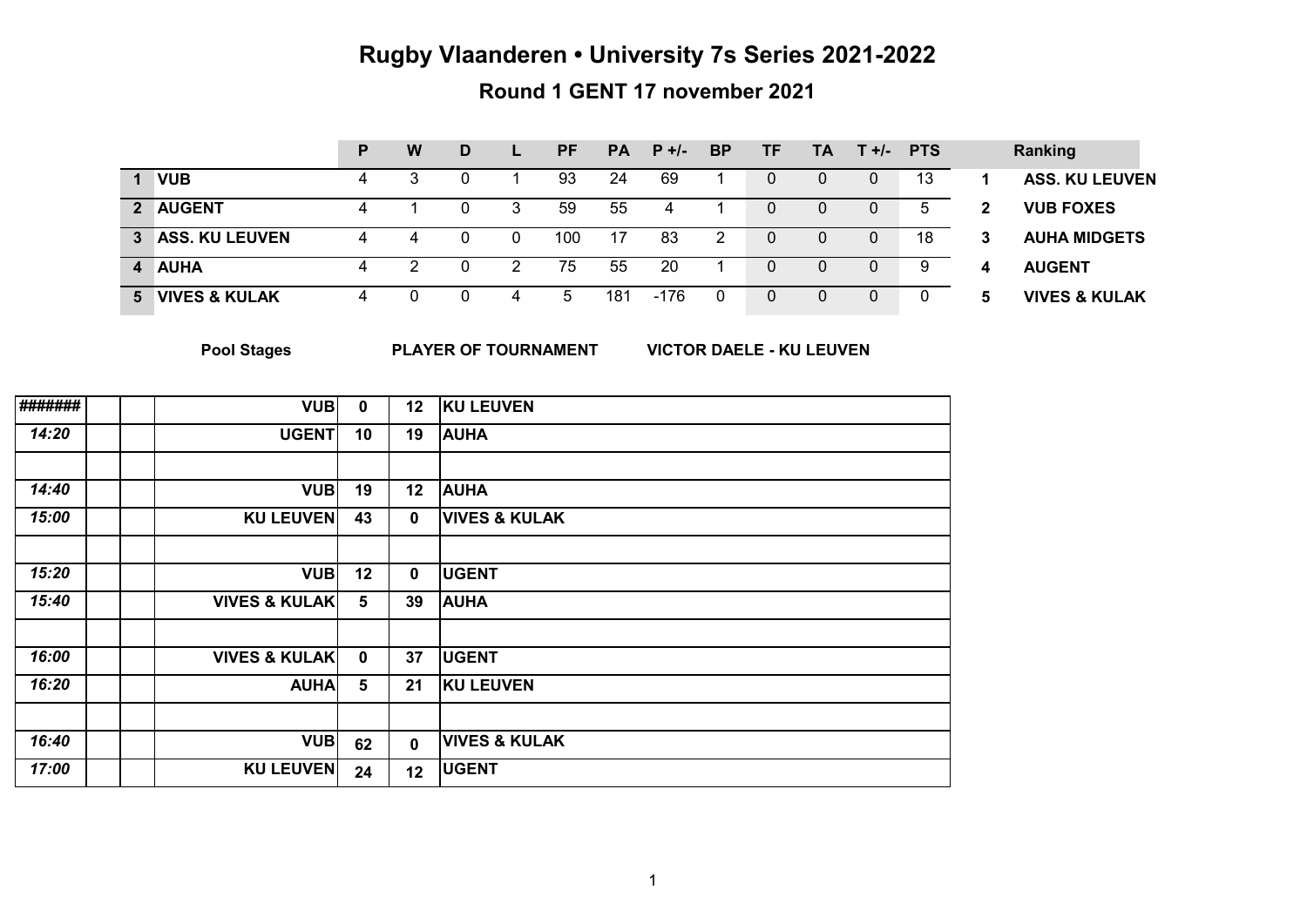## **Rugby Vlaanderen • University 7s Series 2021-2022**

### **2° Round - Antwerp 09 December 2021 - MEN**

Speler van het tornooi: Lindert Van Hove (AUHA Midgets)

#### **POOL A**

|              |                                       | P              | W              | D                   | L                       | PF | PA        | $P +$ /- | <b>BP</b>      | TF        | TA                  | $T +$ /-  | <b>PTS</b>      |
|--------------|---------------------------------------|----------------|----------------|---------------------|-------------------------|----|-----------|----------|----------------|-----------|---------------------|-----------|-----------------|
| $\mathbf{1}$ | <b>Vives Kulak</b>                    | $\overline{c}$ | $\pmb{0}$      | $\mathsf 0$         | $\overline{2}$          | 10 | 75        | $-65$    | $\mathbf 0$    | $\pmb{0}$ | $\pmb{0}$           | $\pmb{0}$ | 0               |
|              | 2 AUGent                              | $\overline{c}$ | $\mathbf{1}$   | 0                   | $\mathbf{1}$            | 32 | 36        | $-4$     | $\mathbf{1}$   | 0         | $\pmb{0}$           | $\pmb{0}$ | $5\overline{)}$ |
|              | 3 ASS.KU Leuven                       | $\overline{2}$ | $\sqrt{2}$     | $\mathbf 0$         | $\mathbf 0$             | 69 | $\pmb{0}$ | 69       | $\overline{c}$ | $\pmb{0}$ | $\pmb{0}$           | $\pmb{0}$ | 10              |
|              | <b>Pool Stages</b>                    |                |                |                     |                         |    |           |          |                |           |                     |           |                 |
|              | <b>Vives Kulak</b>                    | 10             | 32             | <b>UGent</b>        |                         |    |           |          |                |           |                     |           |                 |
|              |                                       | UGent<br>0     | 26             | <b>KU Leuven</b>    |                         |    |           |          |                |           |                     |           |                 |
|              | <b>Vives Kulak</b>                    | 0              | 43             | <b>KU Leuven</b>    |                         |    |           |          |                |           |                     |           |                 |
|              | POOL B                                |                |                |                     |                         |    |           |          |                |           |                     |           |                 |
|              |                                       | P              | W              | D                   | L                       | PF | PA        | $P +/-$  | <b>BP</b>      | TF        | TA                  | $T +$ /-  | <b>PTS</b>      |
| $\mathbf{1}$ | <b>AUH Limburg</b>                    | $\overline{c}$ | $\pmb{0}$      | $\pmb{0}$           | $\overline{\mathbf{c}}$ | 5  | 63        | $-58$    | $\pmb{0}$      | $\pmb{0}$ | $\pmb{0}$           | $\pmb{0}$ | 0               |
|              | 2 AUHA Midgets                        | $\overline{c}$ | $\overline{c}$ | $\pmb{0}$           | $\pmb{0}$               | 61 | 19        | 42       | $\mathbf{1}$   | $\pmb{0}$ | $\mathsf{O}\xspace$ | $\pmb{0}$ | 9               |
|              | 3 VUB Foxes                           | $\overline{2}$ | $\mathbf{1}$   | $\pmb{0}$           | $\mathbf{1}$            | 38 | 22        | 16       | $\mathbf{1}$   | $\pmb{0}$ | $\pmb{0}$           | $\pmb{0}$ | $\overline{5}$  |
|              | <b>Pool Stages</b>                    |                |                |                     |                         |    |           |          |                |           |                     |           |                 |
|              | <b>AUH Limburg</b>                    | 5              | 39             | <b>AUHA Midgets</b> |                         |    |           |          |                |           |                     |           |                 |
|              | <b>AUHA Midgets</b>                   | 22             | 14             | <b>VUB Foxes</b>    |                         |    |           |          |                |           |                     |           |                 |
|              | <b>AUH Limburg</b>                    | 0              | 24             | <b>VUB Foxes</b>    |                         |    |           |          |                |           |                     |           |                 |
|              | <b>Finals</b>                         |                |                |                     |                         |    |           |          |                |           |                     |           |                 |
|              | 5th/6th Place Play Off                |                |                |                     |                         |    |           |          |                |           |                     |           |                 |
|              |                                       | 3° pool B      |                | 3° pool A           |                         |    |           |          |                |           |                     |           |                 |
|              | <b>AUH Limburg</b>                    | 38             | 0              | Vives/Kulak         |                         |    |           |          |                |           |                     |           |                 |
|              | 3rd/4th Place Play Off                |                |                |                     |                         |    |           |          |                |           |                     |           |                 |
|              |                                       | 2° Pool A      |                | 2° Pool B           |                         |    |           |          |                |           |                     |           |                 |
|              |                                       | Ugent<br>7     | 31             | <b>VUB</b>          |                         |    |           |          |                |           |                     |           |                 |
|              | Final                                 |                |                |                     |                         |    |           |          |                |           |                     |           |                 |
|              |                                       | 1° Pool A      |                | 1° Pool B           |                         |    |           |          |                |           |                     |           |                 |
|              |                                       | KU Leuven 14   |                | 19 AUHA Midgets     |                         |    |           |          |                |           |                     |           |                 |
|              | <b>Final Standings</b>                |                |                |                     |                         |    |           |          |                |           |                     |           |                 |
| 1st          | <b>AUHA Midgets</b>                   |                |                |                     |                         |    |           |          |                |           |                     |           |                 |
| 2nd          | <b>ASSOCIATIE KU LEUVEN</b>           |                |                |                     |                         |    |           |          |                |           |                     |           |                 |
| 3rd          | <b>VUB FOXES</b>                      |                |                |                     |                         |    |           |          |                |           |                     |           |                 |
| 4th          | <b>AUGENT</b>                         |                |                |                     |                         |    |           |          |                |           |                     |           |                 |
| 5th          | <b>AUHL &amp; VIVES KULAK (buiten</b> |                |                |                     |                         |    |           |          |                |           |                     |           |                 |
| 6th          | <b>VIVES KULAK &amp; AUHL (buiten</b> |                |                |                     |                         |    |           |          |                |           |                     |           |                 |